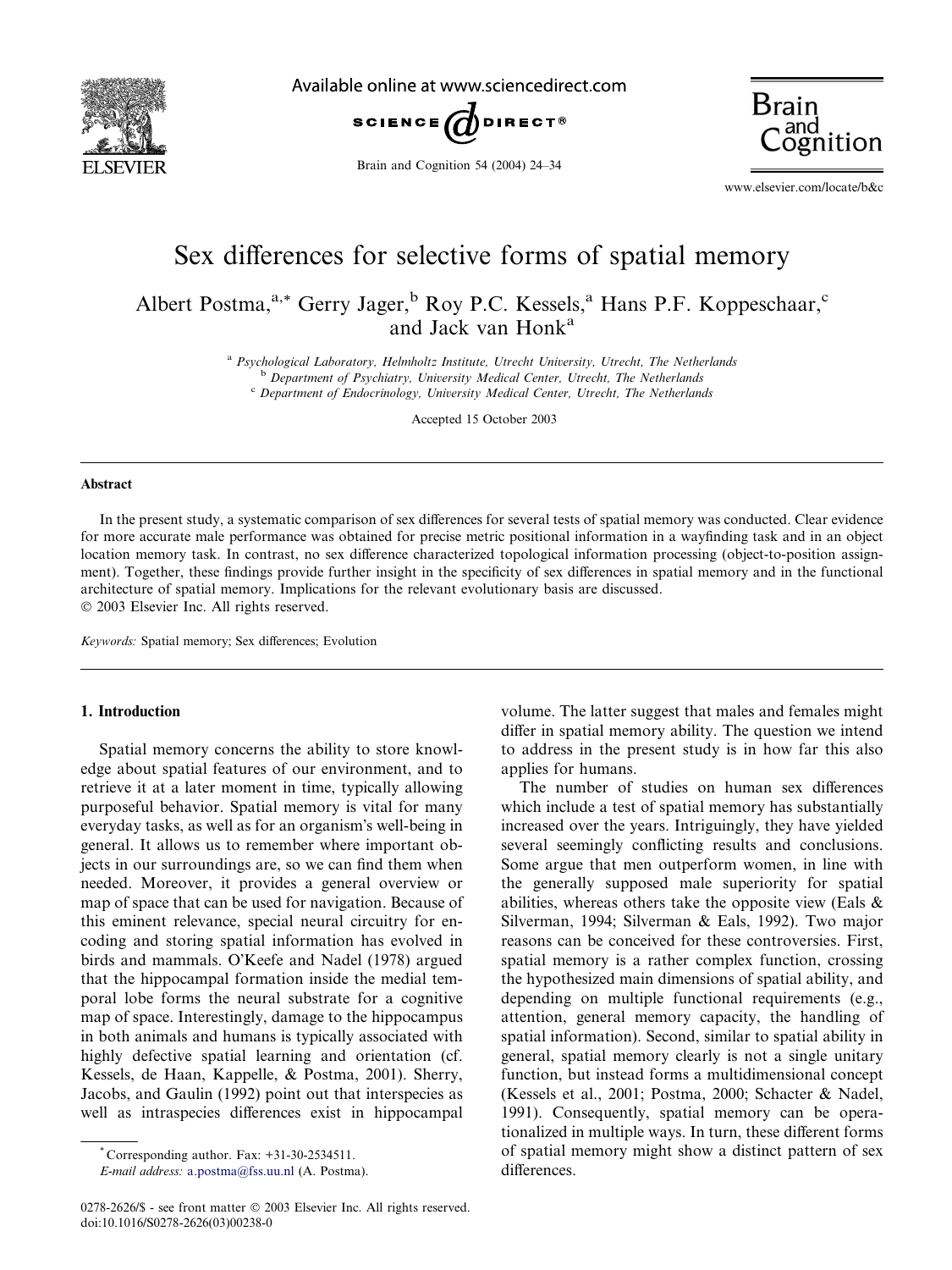Regarding the first reason, studies contrasting general (nonspatial) memory differences between men and women with differences in spatial memory are relevant. Lewin, Wolgers, and Herlitz (2001) report that women have a higher verbal and nonverbal episodic memory score, whereas men tended to be better on visuospatial episodic memory tests. Similarly Herlitz, Nilson, and Backman (1997) found superior female scores on tests of nonspatial episodic memory. McGivern et al. (1997) demonstrated that both young and adult females outmatched males on visual recognition memory. The difference was mediated by the type of objects which had to be recognized. That is, it disappeared when more maleoriented objects were used. Summarizing, women seem to have a better general (episodic) memory capacity, This advantage can disappear or reverse if the information to be memorized includes a high degree of spatial processing.

As mentioned above, a central question is how to precisely measure spatial memory. A tentative taxonomy of spatial memory distinguishes between spatial working memory, memory for routes and sequential spatial information, and knowledge about spatial layouts, such as involved in memory for object locations (cf. Kessels et al., 2001, 2002; Postma, 2000; Schacter & Nadel, 1991). To what extent do sex differences vary for the distinct forms of spatial memory? A widely used test of spatial working memory is the Corsi Block-Tapping Task. The examiner taps sequences of increasing length over nine cubes mounted on a board. Subjects have to replicate this sequence. By increasing the length of the sequences, spatial working memory span can be estimated (Kessels, Postma, Kappelle, & De Haan, 2000a; Kessels, Van Zandvoort, Postma, & De Haan, 2000b). Orsini et al. (1986), Orsini et al. (1987), and Capitani, Laiacona, and Ciceri (1991) demonstrated a significantly larger spatial memory span in men than in women. These studies tested huge numbers of subjects (>400). Kessels et al. did not obtain a sex difference on the Corsi Block-Tapping Test, however, in a study of 70 healthy controls and 70 brain damaged patients. Possibly, these effects are rather small and hence are only found in very large sample sizes. It may be noticed that this spatial working memory test critically relies upon spatiotemporal integration (Ferreira, Verin, Levy, Dubois, & Agid, 1998) and the ability to keep these space–time links active for a limited period of time.

Route learning can be achieved both by studying a map and by actual navigation through an environment. In either case, one needs to store a sequence of spatial decisions in order to remember the route. Galea and Kimura (1993) observed that men performed superiorly in learning a route on a map. Men also remembered general metric properties better. Women, however, tended to recall more of the landmarks visible on the map. Dabbs, Chang, Strong, and Milun (1998) and Miller and Santoni (1986) also supported the notion that women and men rely on different strategies (landmark vs metric) when learning a route on a map. Gron, Wunderlich, Spitzer, Tomczak, and Riepe (2000) reported that men were faster than women in finding their way out of a virtual maze. Interestingly, this was accompanied by partly different patterns of brain activation. When route knowledge is acquired and tested by actual navigation in the real world, not only visual signals are important, but information on whole-body movements through space is assembled as well. The latter includes both motor programs and vestibular signals (Berthoz, 1999; Worsley et al., 2001). Lewin et al. (2001) did not find a significant difference between men and women in recalling a route between various objects within a room. Similarly, Lawton and Charleston (1996) did not observe men and women to differ in an incidental wayfinding task in an indoor environment. At the end of the route men were better, however, in locating the direction of the starting point. More recently, Silverman et al. (2000) demonstrated men to perform better than women on several measures of wayfinding on a circuitous route through a wooded area. Subjects in this study did not have to reproduce the actual route, but rather had to find the shortest way to the starting point. Thus, there is a clear advantage to continously mentally update one's position with respect to point of depart. Interestingly, the wayfinding measures correlated significantly with mental rotation ability, which according to the authors reflects a selectively evolved, shared underlying spatial mechanism (i.e., space constancy).

The original inputs in route learning and wayfinding situations are dynamic, engaging a 'from within the environment' perspective. In contrast, object location memory taps a more static view of environmental space, with the original input yielding a 'from above' perspective.1 Typically, it is tested by presenting a number of objects within a frame—such as on a tabletop or on a computer screen—for some time. Subsequently, one has to reproduce the original positions of the studied objects or recognize in a new display which objects occupy their original locations and which do not. Most of the discrepancies regarding sex differences in spatial memory stem from studies testing object location memory. Silverman and Eals (1992; Eals & Silverman, 1994) showed female superiority in a paper and pencil test, in which subjects had to mark those objects in an array that had changed places from a previously studied display. James and Kimura (1997) further precised this difference by noting that women were only better for object exchanges,

<sup>&</sup>lt;sup>1</sup> We presume that object location memory relies on an allocentric (absolute, viewer independent) appreciation of space. Note, however, that small-scale displays usually include an alignment of test and presentation displays. Thus, items are perceived from the same perspective, and performance might party rely on viewer-centered, egocentric coding as well (Postma, Kessels, & van Asselen, 2003).